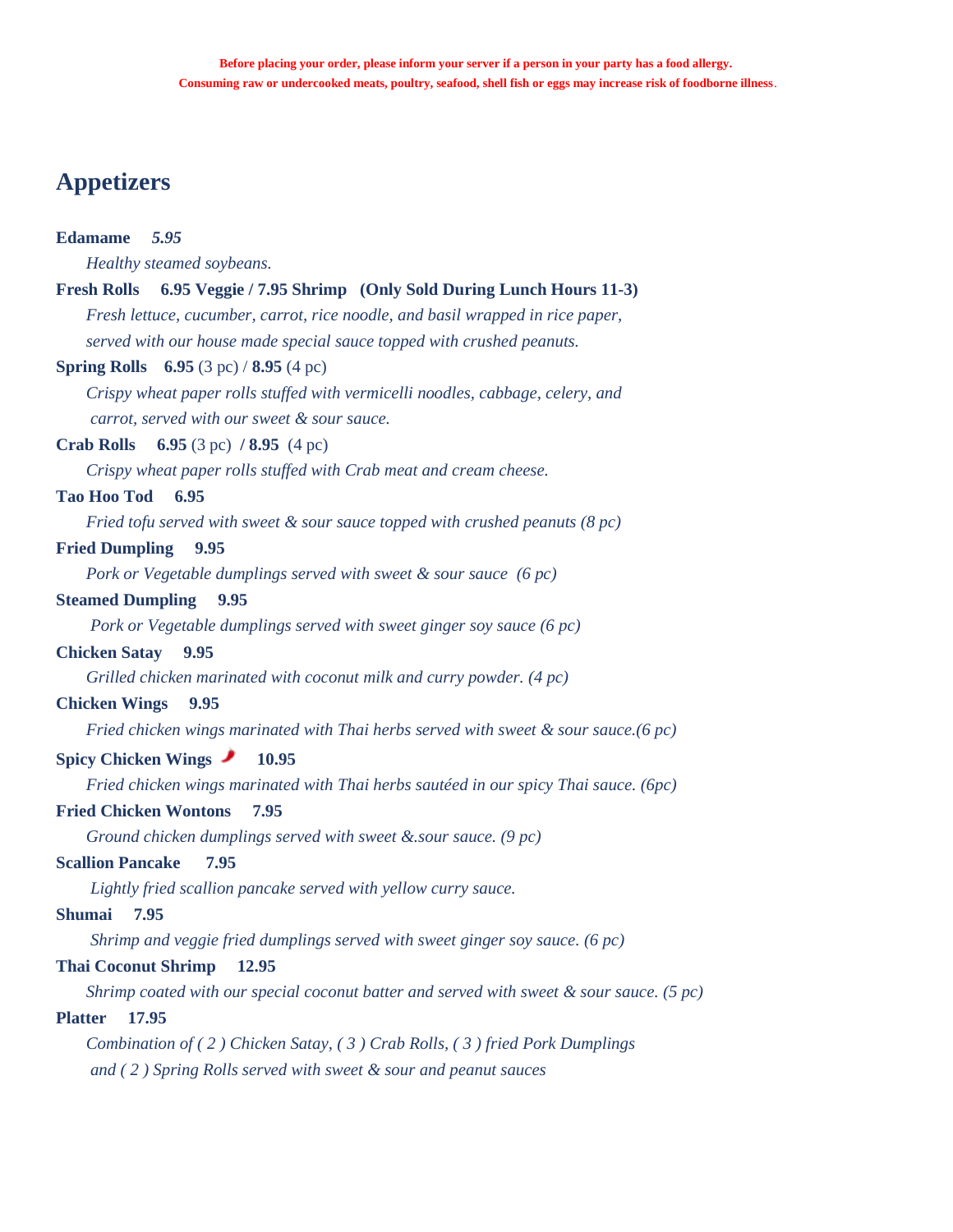## **Soups**

### **Tom Yum 5.95**

### **(Choice of Veggie, Chicken or Shrimp)**

 *This famous Thai hot and sour soup offers a tasty balance of spices, lemongrass,* 

*lime leaf, chili, mushroom, lime juice, onion and tomato.*

#### **Tom Kha 5.95**

#### **(Choice of Veggie, Chicken or Shrimp)**

 *Coconut milk with mushroom, tomato and onion. Flavored with galangal, lemongrass,* 

 *and lime leaf.*

### **Wonton 5.95**

 *A clear broth with mixed vegetables and ground chicken dumplings.* 

#### **Veggie Soup 5.95**

 *A clear broth with mixed vegetables.* 

## **Salads**

### **Seaweed Salad 5.95**

 *Sea vegetables are virtually fat-free low calorie served with lettuce and tomato.* 

### **House Salad 9.95**

 *Fresh lettuce, carrot, cucumber, tomato, red onion, and dried cranberries served with our house made peanut sauce.*

### Papaya Salad (A Popular Thai Salad) **10.95**

 *Som Tum consists of fresh shredded green papaya, carrot, tomato, and green beans tossed in a Thai sauce with flavors of lime, chili and crush peanut.*

### **Larb 12.95 (Only Sold During Lunch Hours)**

*Mixed in spicy lime vinaigrette dressing with cilantro, red bell pepper, red onion and rice powder.*

#### **Spicy Crispy Rice Lettuce Wrap 12.95**

 *Crispy rice, peanuts, lime leaf served with green leaf lettuce.*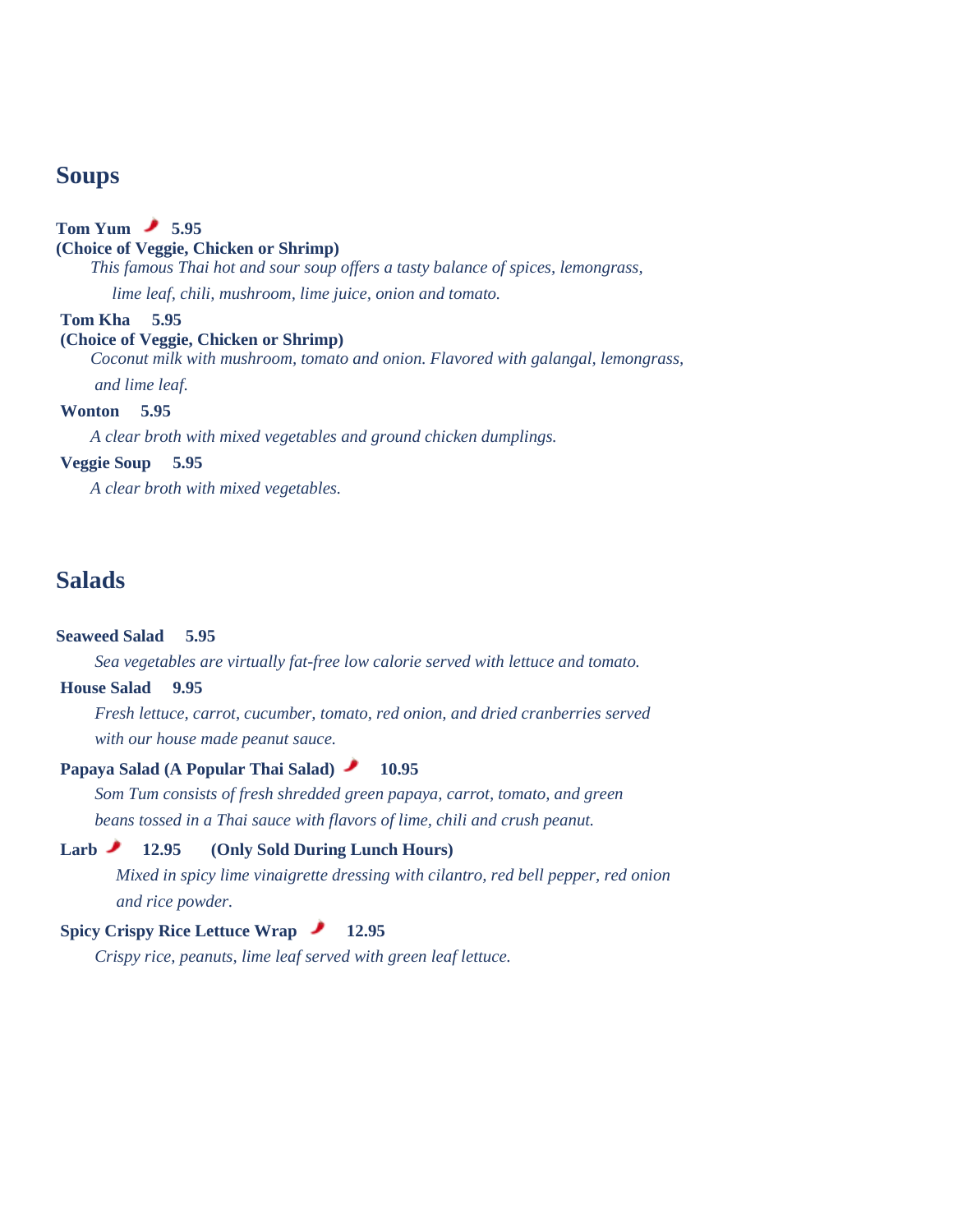## **Protein Choices for Dishes**

Tofu or Veggies 12.95 Chicken or Pork 13.95 Beef, Shrimp, or Squid 14.95 Crispy Chicken 18.95 Crispy Duck 18.95 Seafood 18.95\* \*(Shrimp, Scallops, Mussels, Squid) Fish Fillet or Salmon 18.95

## **Vegetable Dishes (Rice Not Included)**

#### **Fresh Ginger**

 *Fresh ginger sautéed with onion, mushroom, bell pepper, celery, carrot and bean paste.*

#### **Cashew Nut**

 *Cashew nut sautéed with onion, bell pepper, celery, carrot, mushroom, pineapple and scallions. .*

#### **Spicy Hot Basil**

*Stir-fried with bell pepper, onion, mushroom, green bean, basil, basil leaves and garlic chili.*

### **Spicy Thai Eggplant**

 *Stir-fried with bell pepper, onion, carrot and basil leaves.*

### **Spicy Bamboo**

 *Stir-fried bamboo with bell pepper, onion, carrot, basil leaves.*

### **Sweet & Sour**

 *Stir-fried onion, pineapple, bell pepper, cucumber, celery, carrot, snow pea, tomato and scallion.*

### **Garden (Steamed or Sautéed)**

 *Stir-fried mixed vegetables including snow pea, Napa cabbage, carrot, onion, broccoli, baby corn, bell pepper, mushroom, and baby corn OR steamed served with aside of peanut sauce.* 

### **Garlic & Black Pepper**

*Chicken or Pork 15.95* *Beef or Shrimp 16.95 Crispy Chicken 20.95*

*Sautéed roasted garlic and black pepper with brown sauce on bell peppers, broccoli, carrots, onion and snow peas, topped with roasted garlic and chopped cilantro.* 

#### **Tamarind Sauce**

*Tempura Chicken or Shrimp 20.95 Salmon 21.95 / Duck 25.95* 

 *Sweet & sour tamarind sauce with pineapple, red bell pepper, onion, scallion and crispy red onion.*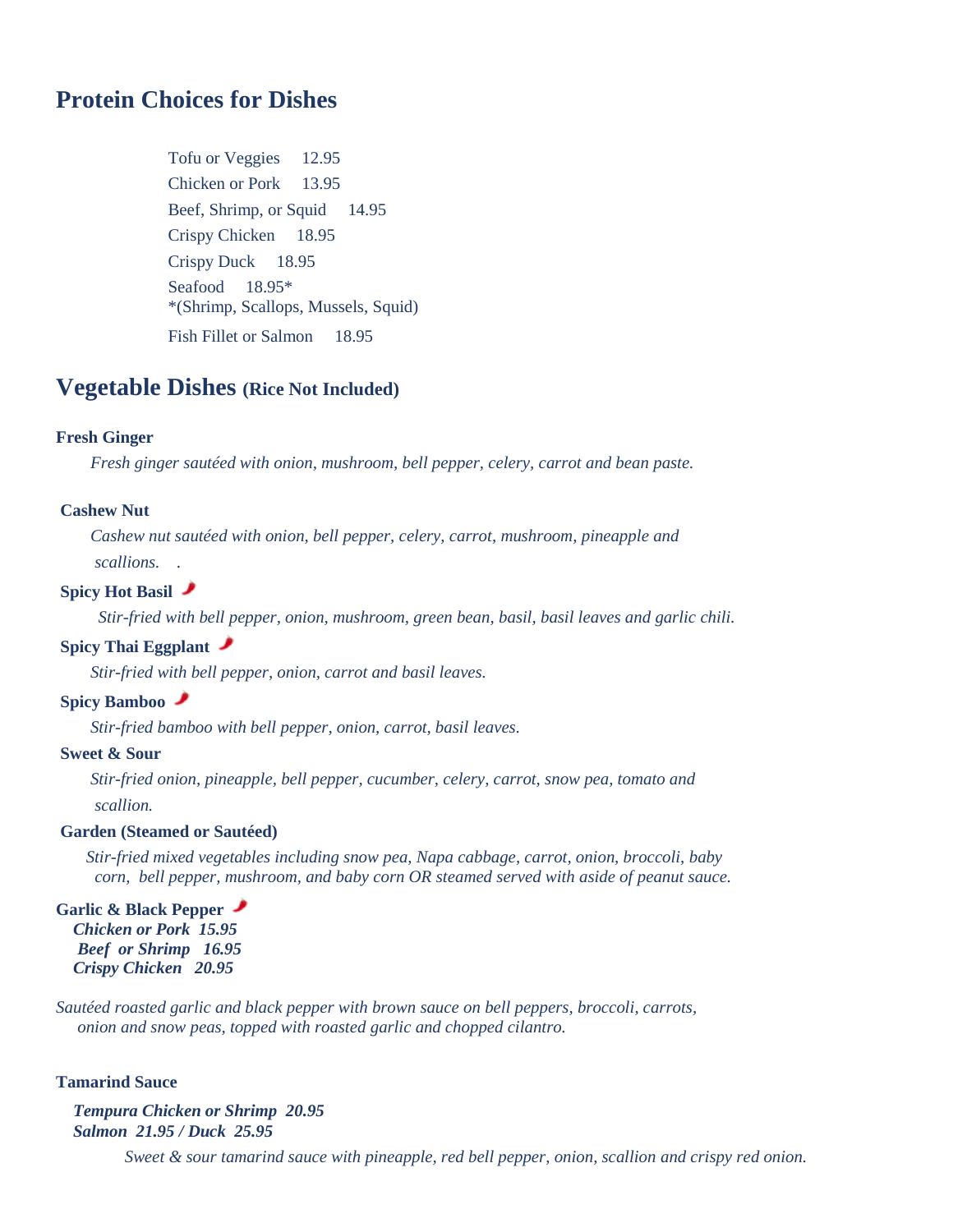## **Curry Dishes (Rice Not Included)**

### **Red Curry**

*Bell pepper, bamboo and fresh basil leaves.*

### **Mango Curry**

*Red curry with onion, bell pepper, carrot, and mango.*

### **Green Curry**

 *Bell pepper, bamboo, carrot, green bean, eggplant and fresh basil leaves.*

### **Yellow Curry**

*Bell pepper, onion, carrot, pineapple, and potato.*

### **Massaman Curry**

*Bell pepper, onion, carrot, potato, topped with roasted peanuts.*

#### **Panang Curry**

*Bell pepper, onion, carrot, and peas.*

### **Chu Chee Curry**

### *Salmon 21.95 / Shrimp 20.95 / Duck 25.95*

 *Bell pepper, onion, peas and carrots.*

## **Rice Dishes**

#### **Fried Rice**

 *Authentic stir-fried with egg, peas, carrots and onion.*

### **Pineapple Fried Rice**

 *Stir-fried with egg, onion, pineapple, raisins, cashews and curry powder.*

### **Basil Fried Rice**

 *Stir fried with onion, bell peppers, basil leaves, and chili sauce.*

#### **Crab Fried Rice \$18.95**

 *Stir fried with crab meat, egg, and onion.*

## **Noodle Dishes**

#### **Pad Thai**

 *Rice noodles sautéed with egg, bean sprout, scallion and crushed peanut.*

### **Spicy Thai Spaghetti**

#### *(Optional) Homemade Pork Meatballs \$16.95*

 *Rice noodles sautéed with egg, onion, bell pepper, carrot, and homemade tomato sauce.*

### **Pad See Eew**

 *Broad flat rice noodles sautéed with egg, broccoli, carrots, mushrooms, snow peas, baby corn in sweet soy sauce.*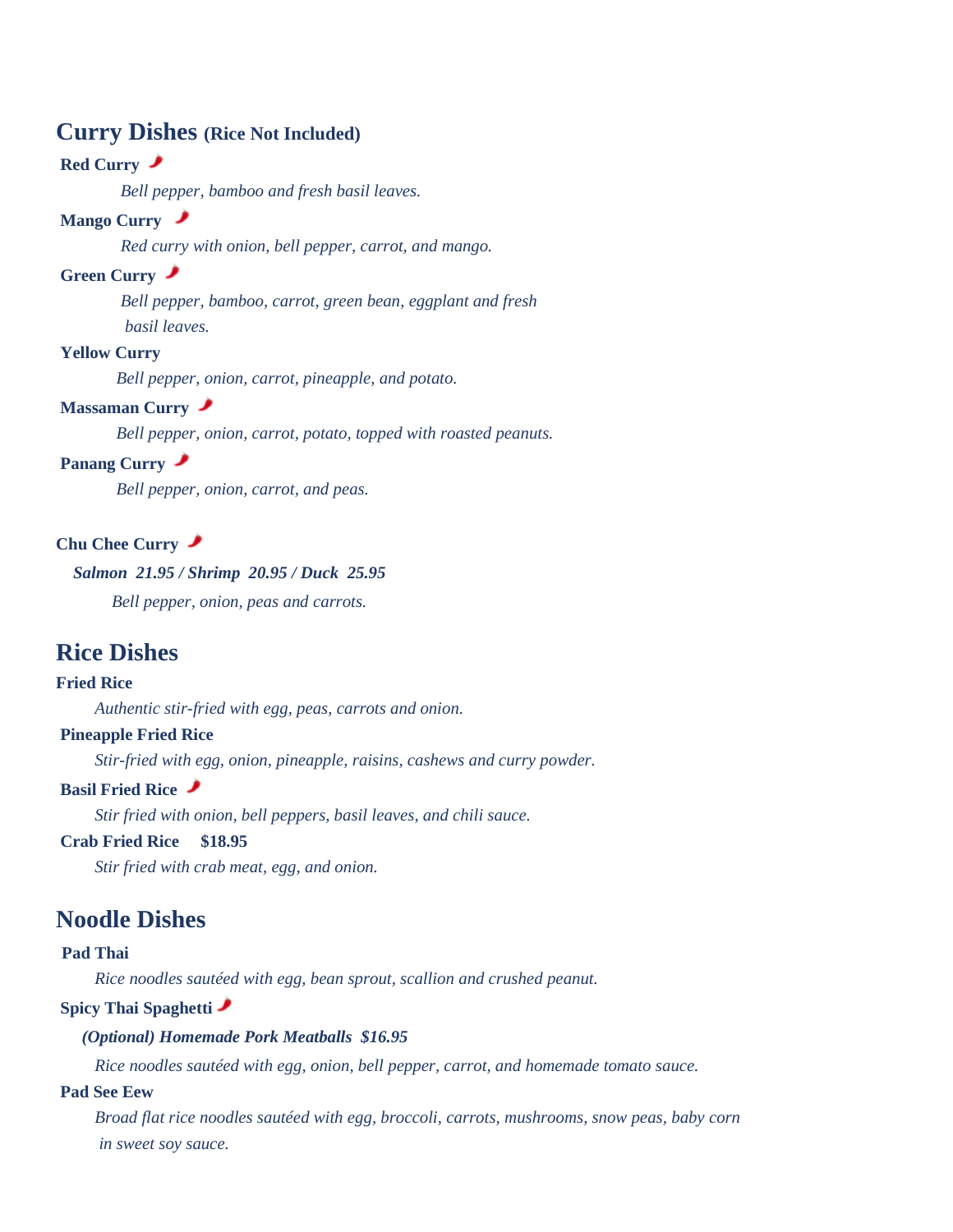### **Pad Kee Mao**

 *Broad flat rice noodles sautéed with egg, carrots, onion, bell pepper in sweet soy sauce.*

#### **Rad Na**

 *Broad flat rice noodles sautéed with egg, sautéed in soy sauce with carrots, broccoli, mushrooms, snow peas, baby corn and Thai gravy.*

#### **Pho Noodle Soup**

 *Noodle soup with onion, bean sprout and roasted garlic, Thai basil leaf, and cilantro.* 

#### **Tom Yum Noodle Soup**

 *Thai hot and sour noodle soup with onion, bean sprout, lemongrass, Thai Basil leaf, chili and cilantro.*

## **Sides**

*Jasmine Rice 2.00 Brown Rice 2.00 Sticky Rice 2.00 Steamed Rice Noodles 2.00 Steamed Veggies 4.00 Extra Sauce .50*

## **Desserts**

*Coconut Ice Cream 4.95 Sweet Black Sticky Rice with Thai Custard 8.95 Sweet Sticky Rice with Coconut Ice Cream 8.95 Fried Banana with Coconut Ice Cream 8.95*

## **Beverages**

*Thai Iced Tea 3.50/4.00 Thai Iced Coffee 3.50/4.00 Coconut Juice 3.50 Hot Tea (Green or Jasmine) 2.00 Hot Coffee 2.00 Hot Crystal Ginger Tea 2.50 Soda 2.00*